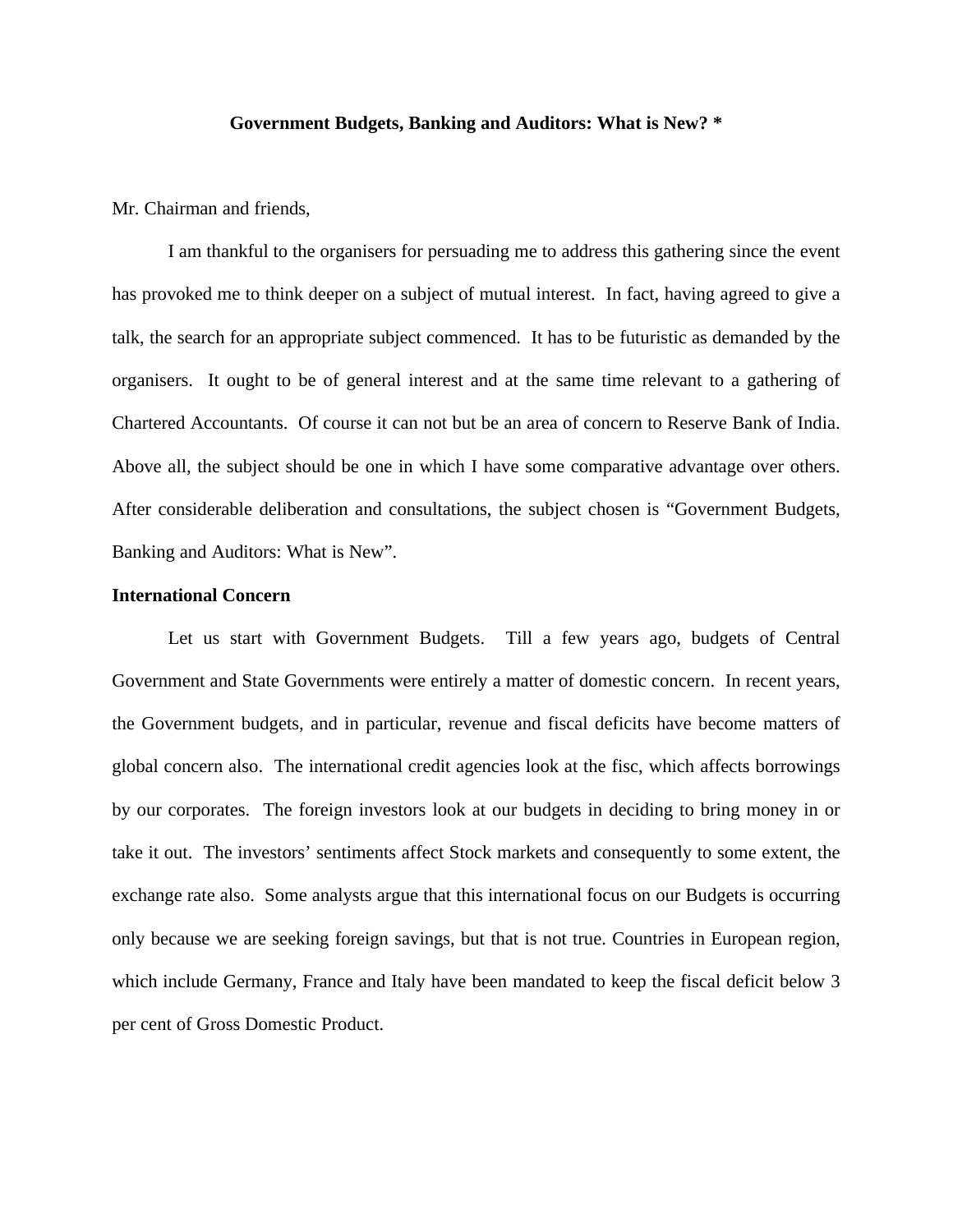There is since last year a Group of 20 countries of which India is a member and the G20 is closely involved in addressing issues concerning international financial stability. Transparency in fiscal matters is an important item on their agenda. Our Government budgets, and in particular, deficits are a matter of wider economic and international significance now, more than even before and increasingly so in future.

Of particular significance to a Central bank is the way the fiscal deficit is financed. Financing of fiscal deficit through a process of monetisation by a central bank except at the discretion of the central bank and at market related terms is frowned upon. The changing role of Reserve Bank of India in financing fiscal deficits of Government, and consequent implications for monetary policy as well as balance sheet of Reserve Bank of India thus assumes significance. Well, the moment a balance sheet is mentioned, the auditor's role cannot be far behind.

The way banks are organised and supervised has also ceased to be a matter merely of our domestic concern – especially after the Asian crisis. Most of international financial transactions have to pass through banks and both their stability and efficiency have become areas of concern especially for G-20. The link between our Central Government Budget and our banks is well known. Most of our large banks are wholly or substantially owned by Government and are provided with budgetary support as equity. Banks also hold about sixty percent of the whole of Government debt, though much of it is to fulfil statutory reserve requirements. RBI, besides being a fiscal agent, is also the supervisor of the commercial banks.

In fact, even to allow overseas branches of our banks to operate in other countries, the supervisors of host countries are closely tracking the standards of our supervision and health of our banking system. Of course, in the process of evolution of international standards, RBI is closely involved. In any case, in the matter of supervision of banks and non-banking finance

 $\bigcap$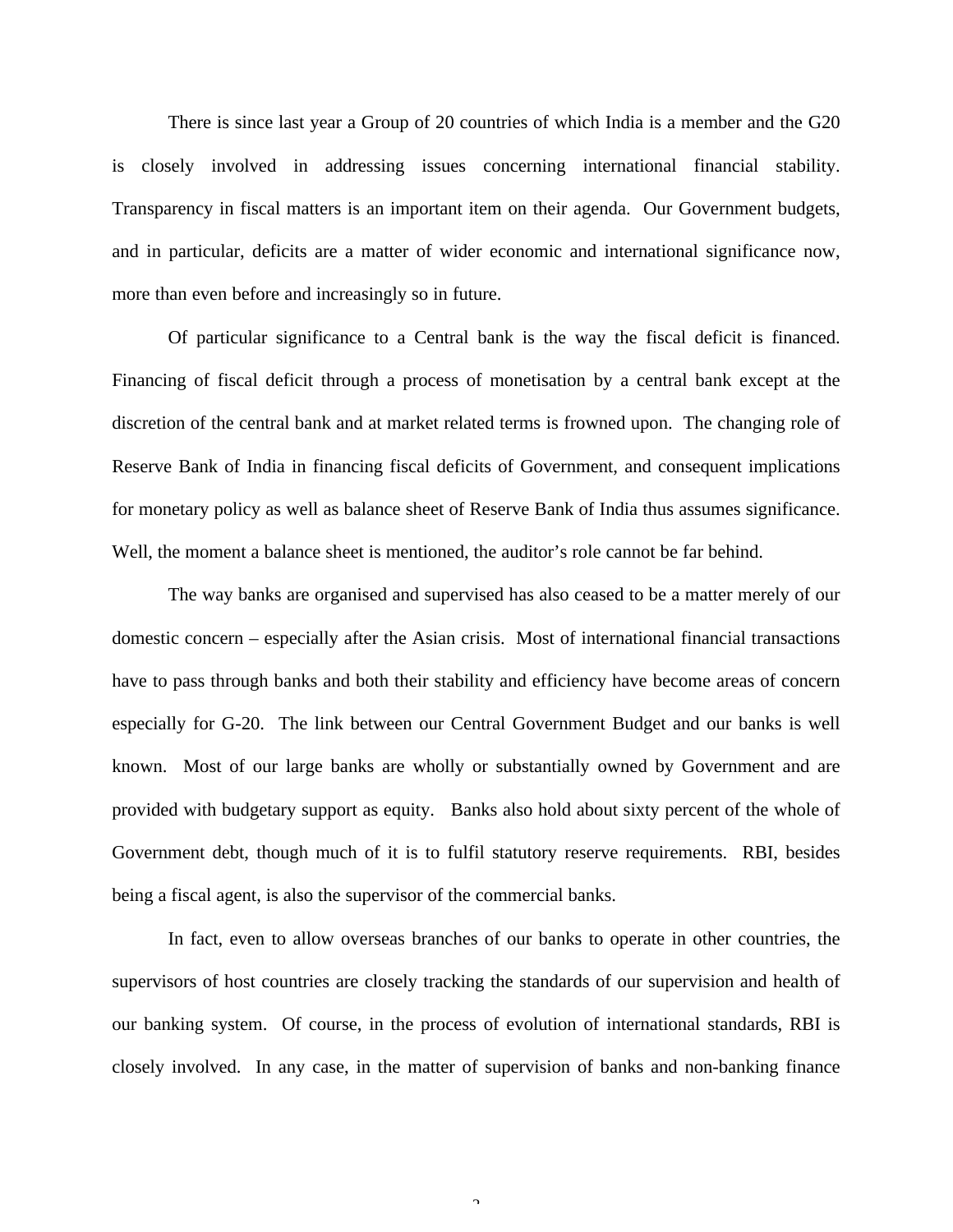companies also, RBI like many other central banks is placing increasing reliance on the professional inputs of auditors.

In brief, there are observable links between Government Budgets and banks with which auditors are associated, and in regard to both, the recent trends indicate changing international as well as domestic dimensions.

# **Budgets and Banks in the Past : Fiscal Activism**

After independence, and as part of planned development, the economic policy in India moved from fiscal neutrality to what may be described as fiscal activism. Such activism meant large developmental expenditures, mainly to finance long-gestation projects requiring long term finance. The government expected to raise funds at fine rates. A large borrowing programme with a strong preference for low interest rates added to the demand for support from RBI or increasing monetisation of fiscal deficits.

A little explanation on financing of fiscal deficit is perhaps useful. Fiscal deficit, defined to be on cash basis for this discussion, can be financed either through bond issuance or money creation. Bond financing entails net placement of government debt in financial markets. Money financing, on the other hand, involves changes in the monetary base arising out of changes in net central bank credit to government and thus is a combined effect of central bank's contribution to primary issues, open market operations and clean advances. Such financing of the fiscal deficit may be involuntary or voluntary. For example, it is involuntary when a central bank is obliged to extend credit to government through what has been described as "automatic monetisation". Similarly Government securities may be placed in captive market by legal stipulations, say on Provident Funds, insurance and banking. The financing of fiscal deficit may not be at market determined or market related rates but concessional rates if recourse is made to involuntary

 $\mathcal{L}$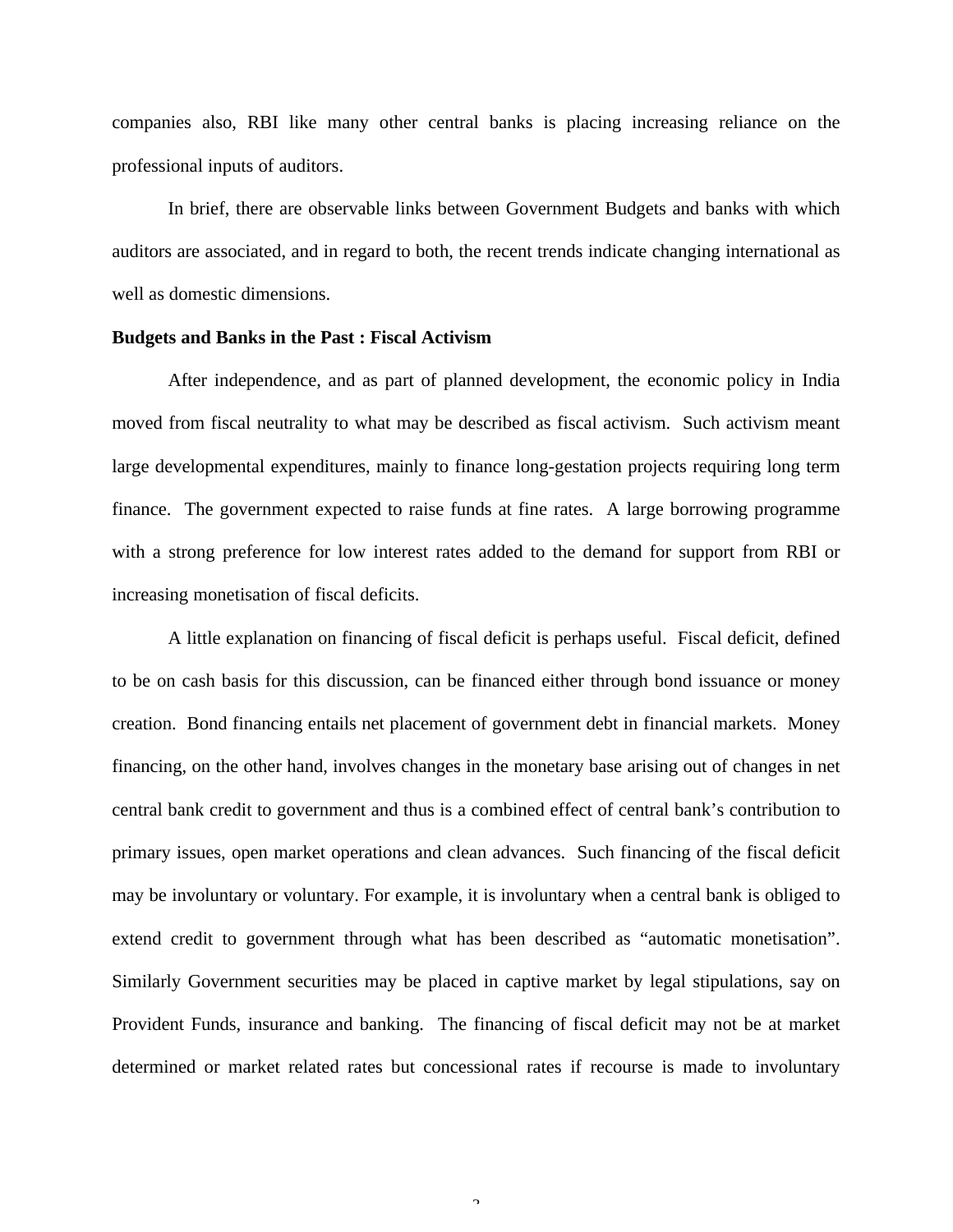financing. It should be obvious that each form of financing of fiscal deficit has its own consequences, and does impact on monetary policy and operations of financial sector.

What happened in India till recently? The RBI had to manage the effects of large scale monetisation through preemption of commercial banks' resources by hiking Statutory Liquidity Ratios and Cash Reserve Ratios well beyond the limits warranted by genuine prudential requirements, while Government also preempted resources from other captive institutions such as provident funds, and nationalised insurance. At one stage, well over one-half of the total resources raised by the banking system was preempted and as much as 15-16 per cent was impounded under the cash reserve ratio at extremely low rates of remuneration. Reserve Bank also had to ensure successful borrowing of mandated amounts at mandated uniform interest rates, by States and Public enterprises as part of the national planning effort. Under these circumstances, RBI had virtually no choice except to allocate credit and fix interest rates for both deposits and credit, leading to a complex administered interest rate regime with complicated cross-subsidisation. The consequences of such fiscal activities were not as productive as was originally expected.

# **Consequences of Fiscal Activism**

Fiscal activism was expected to result in a virtuous cycle of development. However, while liabilities in terms of public debt were expanding, assets created out of such borrowings failed to yield commensurate results. Such a gap between the cost of borrowing and the return continued to widen over time. This imbalance between returns and cost of borrowing resulted in gradual deterioration into a 'soft budget-constraint', particularly on account of easy monetisation and artificially low cost of debt. Efforts to improve financial returns of investments made by government did not yield adequate results.

4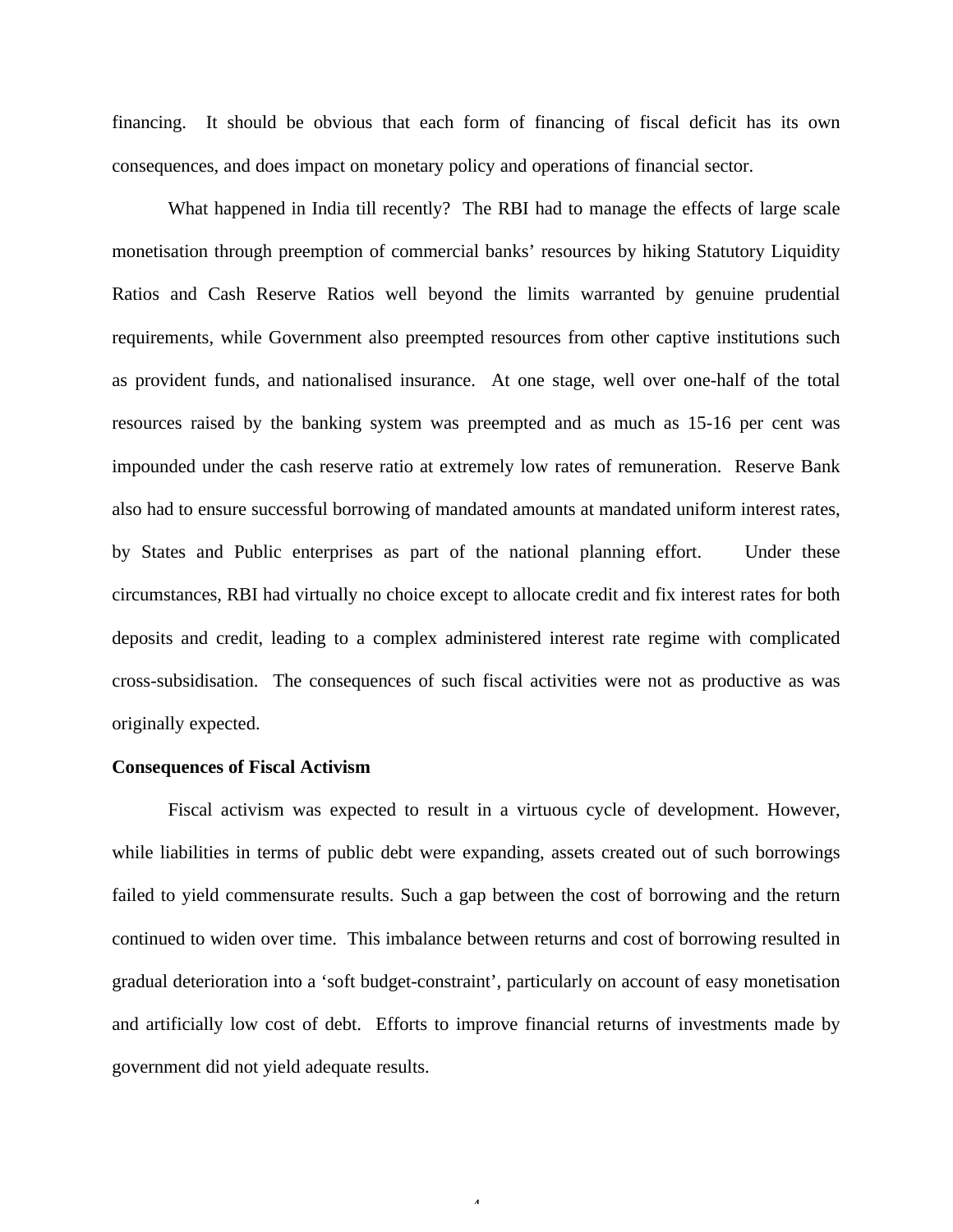In view of soft-budget constraints, the fiscal deficits persisted, and over a period, deficits on the revenue account surfaced. The automatic monetisation of deficits by RBI mounted through recourse to issue of ad hoc Treasury Bills at low interest rates at much less than half the market related rates. The temporary mismatches between government receipts and expenditures during the year also became larger over time, since there was no incentive towards efficient cash management.

There were inadequate incentives to state governments to ensure fiscal prudence, since the quantum and terms of borrowing were not related to fiscal promise or performance. Many public enterprises also tended to become beneficiaries of preemption of banks' resources and directed lending.

The effect on the banking system was evident. Preemption of a large proportion of bank deposits and an administered interest rate regime resulted in high cost and low quality of financial intermediation. The spreads between deposit and lending rates of commercial banks increased, while the administered lending rates did not factor in credit risk. About 80 per cent of the total activity in commercial banking was accounted for by public sector banks, almost wholly owned by Government and the Reserve Bank. In the absence of development of financial markets, banks also emerged as the mainstay of financial intermediation. There was simply no competition to banks and among banks either.

The Reserve Bank as regulator of commercial banks used to some extent, regulations to subserve fiscal objectives. The market for government securities and in fact for debt segment could not be developed since a large part of government's borrowing was financed through involuntary mechanisms. Monetisation of deficits required the Reserve Bank to seek several rearguard actions affecting the financial system. In fact this fiscal-monetary interface was partly

 $\epsilon$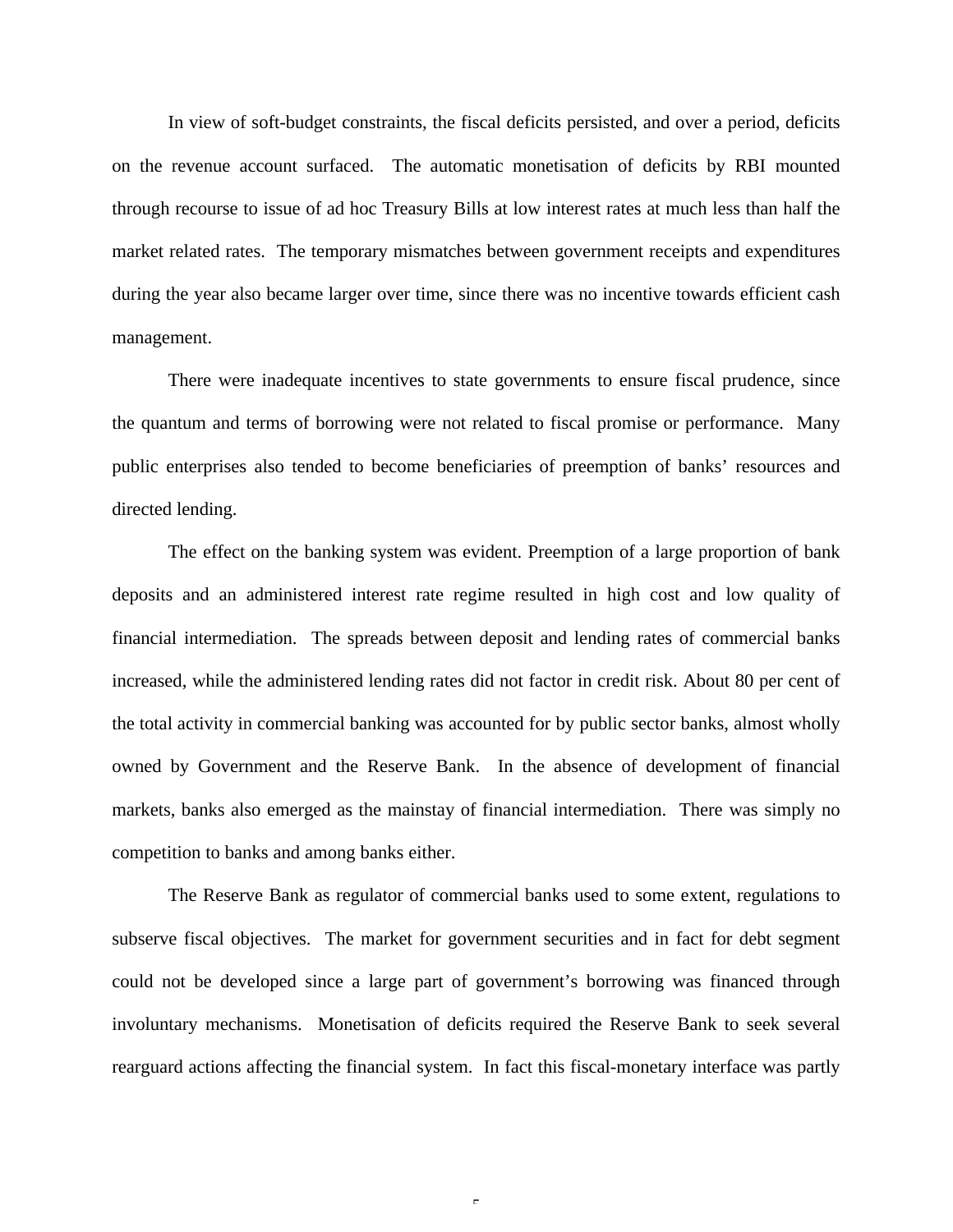responsible for the macro-economic imbalances of the eighties. The imbalances were evident from persisting revenue deficits, large current account deficits and weaknesses in the financial sector. The economy was thus vulnerable to a crisis, which in fact was triggered by the Gulf war of 1990-91.

#### **Joint Family Approach**

In sum, there was a defacto joint family balance sheet of Government, RBI and commercial banks, with transactions between the three segments being governed by plan priorities rather than sound principles of financing inter-institutional transactions. There was a widespread feeling that this joint family approach, which sought to enhance efficiency through co-ordinated approach, actually led to loss of transparency, of accountability and of incentive to measure or seek efficiency. The reform measures since 1992 strive to impart greater integrity and transparency, to the respective balance sheets and audit becomes critical in ensuring the true account and proper financial relationship among the three entities.

## **Recent Changes**

It is necessary to briefly recall the reform measures taken to move away from the joint family approach to the balance sheets of Government, RBI and commercial banks.

First, the system of issuance of ad hoc treasury bills and automatic monetisation was replaced with a system of Ways and Means Advances (WMA). The quantum available to Government as WMA to meet temporary mismatches between receipts and expenditure is now annually agreed upon between Reserve Bank and Government. The interest rate is also agreed upon.

Second, an increasing proportion of the fiscal deficit of the government is being financed by borrowings at market related rates of interest.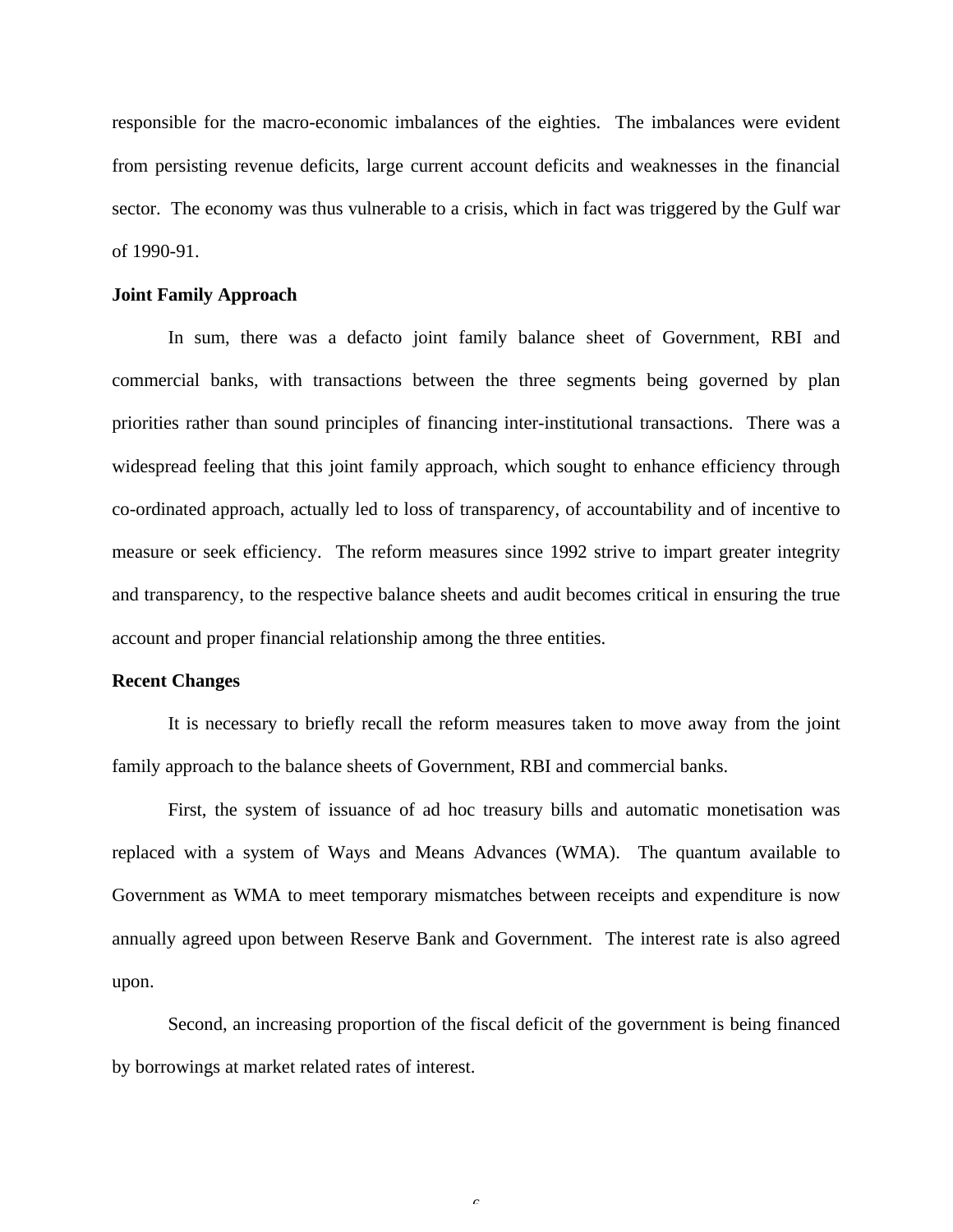Third, most public enterprises have been moved out of what is described as "approved market borrowing programme" and thus the enterprises are encouraged to borrow from market through voluntary transcriptions. Furthermore, States are also encouraged to access markets on a stand-alone basis for a part of their borrowing programme.

Fourth, there has been a reduction in preemptions of commercial banks' resources from well over one-half to about a third of their resources. Thus, the mandatory component of market financing of Government borrowing has decreased. Valuation of such securities, now is attuned to international best practices to capture market risks appropriately.

Fifth, the administered interest rate regime has been dismantled and there are very few prescriptions of interest rates.

Sixth, a policy decision has been taken by Reserve Bank to eliminate its long term lending operations to commercial sector and to moderate other forms of monetisation by reducing direct funding of commercial sector.

Seventh, an appropriate legal, institutional and technological framework has been put in place for regulation and development of money, government securities and forex markets. Both, the primary and secondary segments of Governments securities market have exhibited more participants, larger turnover and greater depth.

Eighth, there is diversified ownership of banks, and less than a third of total commercial banking activity is now transacted by wholly owned public sector banks.

Ninth, the Government has decided to reduce its ownership stake further in the banking sector.

To sum up, the government budget has to recognise the increasing need to convince the financial markets to raise resources to finance its deficit. The Reserve Bank has to ensure adequate supervision over the banking system since banks no longer will enjoy the twin comfort

 $\overline{ }$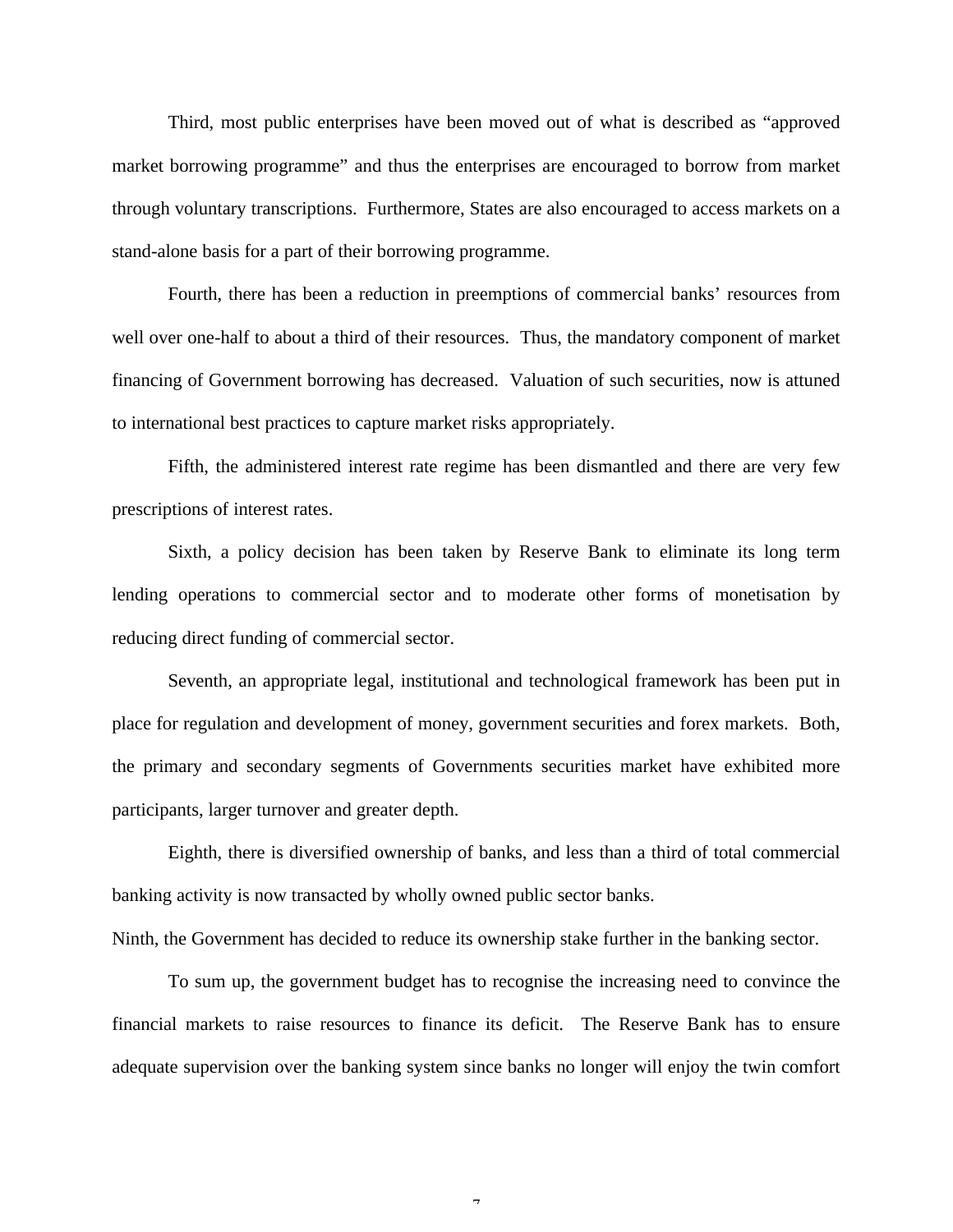of large government ownership and huge portfolio of gilt edged securities in their asset-portfolio, at predetermined yields and value .

Further, the non-banking finance companies are emerging as an important segment in financial intermediation and are subject to regulation by RBI.

Finally, the RBI has to manage its balance-sheet since its assets, liabilities, income expenses etc. are generated more out of its own volition and conditions in market, both domestic and forex, than out of five year plan induced actions, or automatic monetisation at the instance of government.

While one cannot ignore the importance of a consolidated balance sheet approach to finances of public sector, both global concerns and domestic experience make it is essential to maintain the sanctity, integrity and well defined legal, commercial and prudential inter relationships among the components' balance sheets. In addition, the risk-containment and internal control systems do become an integral part of financial management in a system related to financial markets and progressive linkages with global developments.

#### **Balance Sheet and Audit arrangements in RBI**

The RBI's balance sheet reflects to a significant degree the effects of economic reforms and in particular the financial sector reform. In a speech in November, 1997, I had detailed the relationship between our central bank's balance sheet and monetary policy, the main features of the RBI's balance sheet, the current issues, that have an impact on the RBI's balance sheet in the wake of financial sector reforms and improvements that have been brought about in the management of RBI's balance sheet in the context of financial sector reforms evidencing a move towards autonomy to the RBI in operating its monetary policy.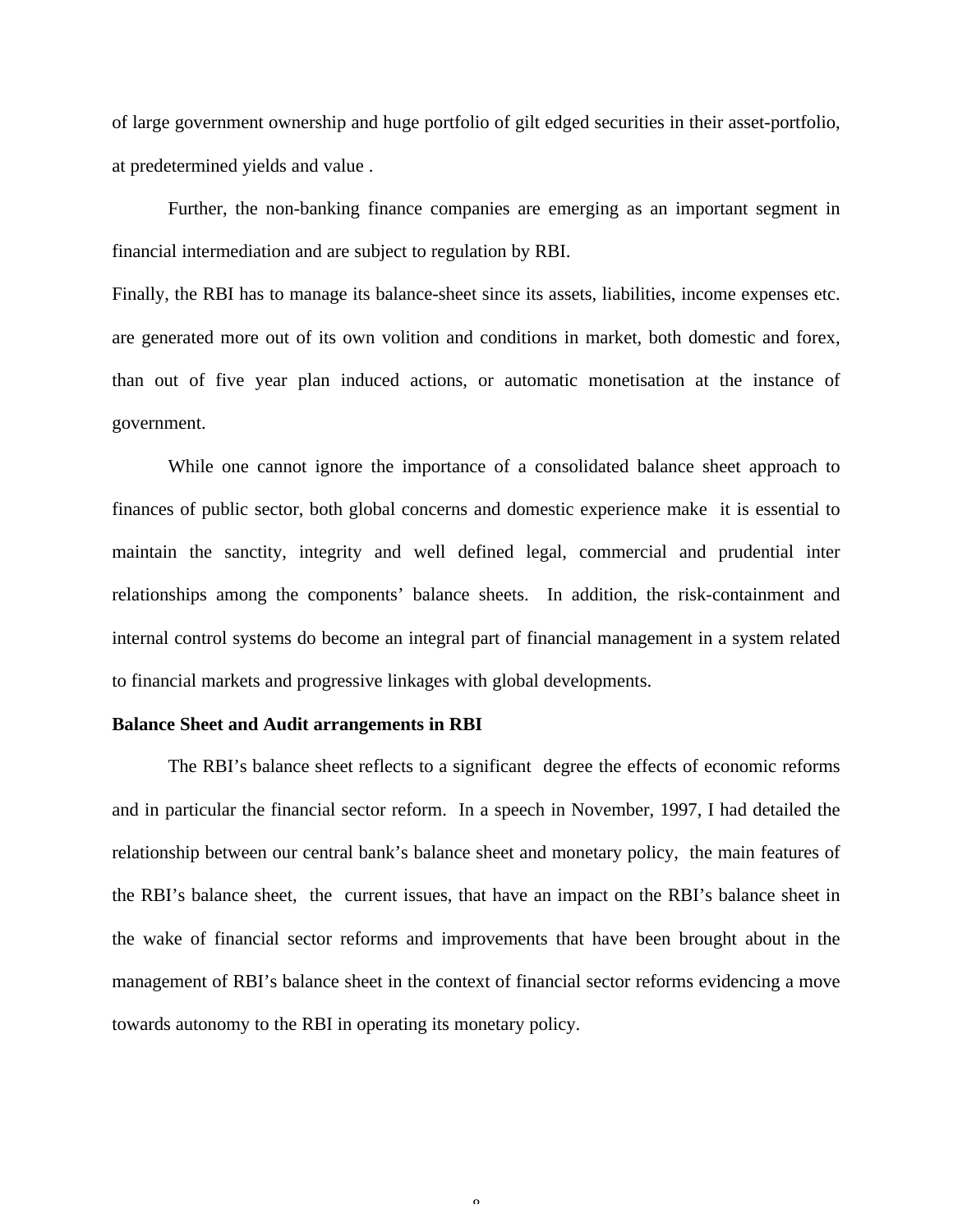In the address today, I will focus on internal audit arrangements in RBI and efforts being made to enhance the standards of accounting and consideration of code of good practices. As regards audit arrangements, we have had a separate Inspection Department ever since the bank was set up. RBI conducts both financial and systems audit. The Bank has introduced concurrent audit. We are in the process of laying down norms for Information Technology audit. Greater emphasis is now being laid on risk based approach to internal audit.

The Bank has also introduced very recently control self-assessment audit as an adjunct to internal audit, covering departments sensitive to risk.

The Inspection Department reports to and operates under the direction of the Inspection and Audit Sub-Committee of the Central Board of the Bank.

The Statutory audit of the bank's final accounts is entrusted to firms of Chartered Accountants approved by Government of India. Accounting policies are also disclosed in the annual financial statement.

The Reserve Bank of India has in the last few years considerably enhanced the standards of reporting and disclosure in the annual report, which contains the audited financial statements. The formats, accounting system, practices, procedures and policies were originally designed in line with the practices followed by Bank of England and the basic format has remained. While in principle, most of the underlying international accounting principles applied to other financial institutions can be applied to central banks, the implementation of the principles has to factor in the unique objectives and special responsibilities of central banks. With increasing deregulation and development of financial markets, the operations of the RBI for implementing policy decisions and maintaining stability in markets has also become more sophisticated with use of new instruments to meet the dynamics of the situation. Therefore, it becomes necessary to

 $\Omega$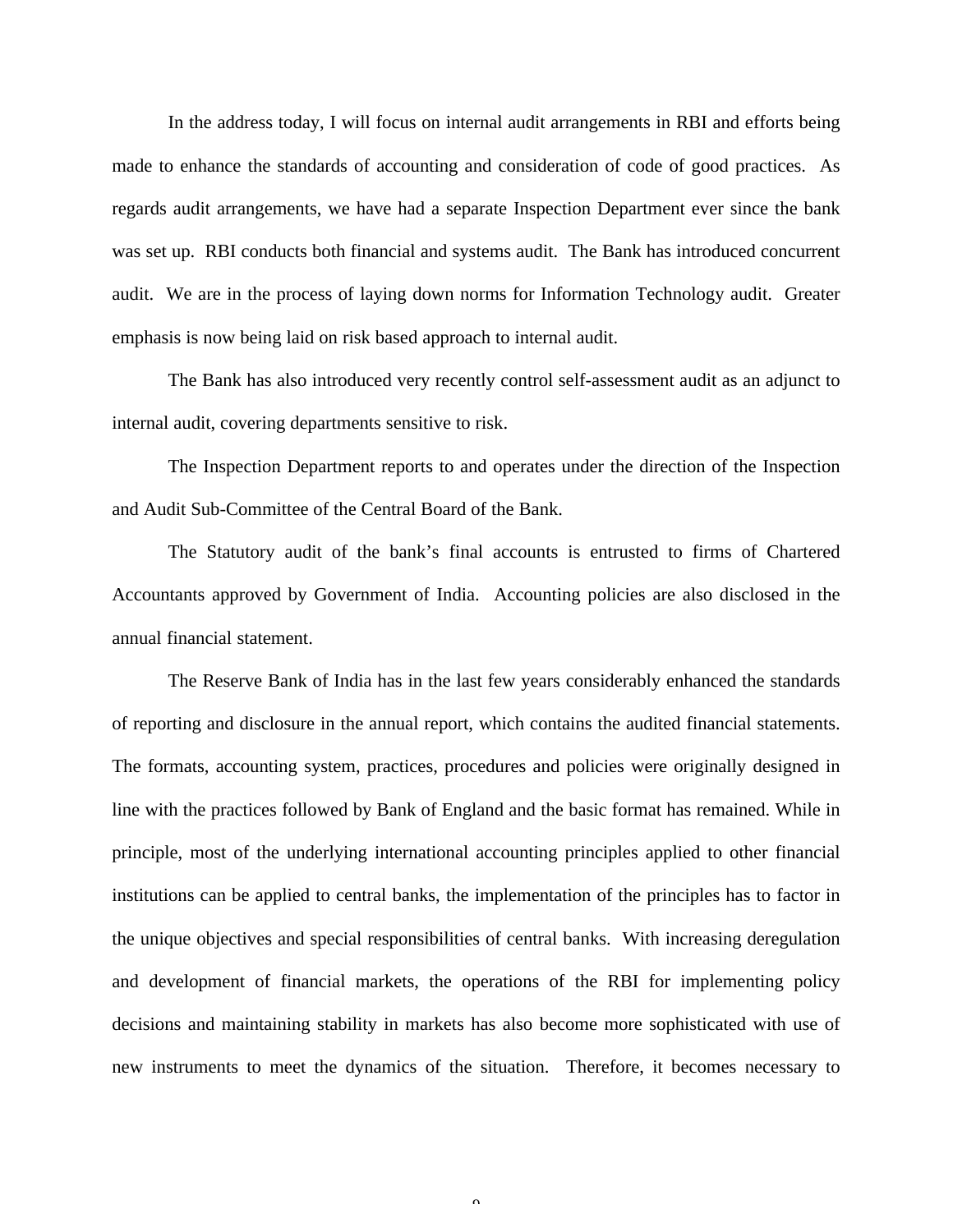review accounting and disclosure policies not only on an ongoing basis but also more formally and specifically by addressing and dealing with the emerging issues in a comprehensive manner. Such a review is being taken up to study the international practices, our own practices and experience, and consider improvements, where needed.

 In this connection, it is useful to recognise the Code of good practices on transparency in monetary and financial policies. The IMF code identifies desirable transparency practices for central banks. Part IV of the Code refers to accountability and assurances of integrity by the central bank and one significant good practice is that the central bank should publicly disclose audited financial statements of its operations on a preannounced schedule. Further the financial statements should be audited by an independent auditor. RBI is substantially in compliance with the code though we strive to adopt the code to suit our national requirements while constantly reviewing and improving our practices.

#### **Auditors' Role in NBFCs**

The Bank has been placing greater reliance on the role of statutory auditors and has cast a special responsibility on them to report, by exception, to RBI on the contravention/violations of RBI regulations coming to their notice during the course of their statutory audit of an NBFC. There is a statutory provision for taking assistance of the auditors in carrying out special audits and other specific scrutiny of the accounts of NBFCs as and when considered necessary. In fact, the RBI has recently conducted 1400 special audits with the assistance of the chartered accountants for the purpose of considering registration of NBFCs. The auditors are required to submit a special report to the Board of Directions of the company on the violations, if any, of RBI Act/Directions. Institute Chartered Accountants of India (ICAI) is represented on all the Working Groups and Committee appointed by the Bank for examination of various issues

 $1<sub>0</sub>$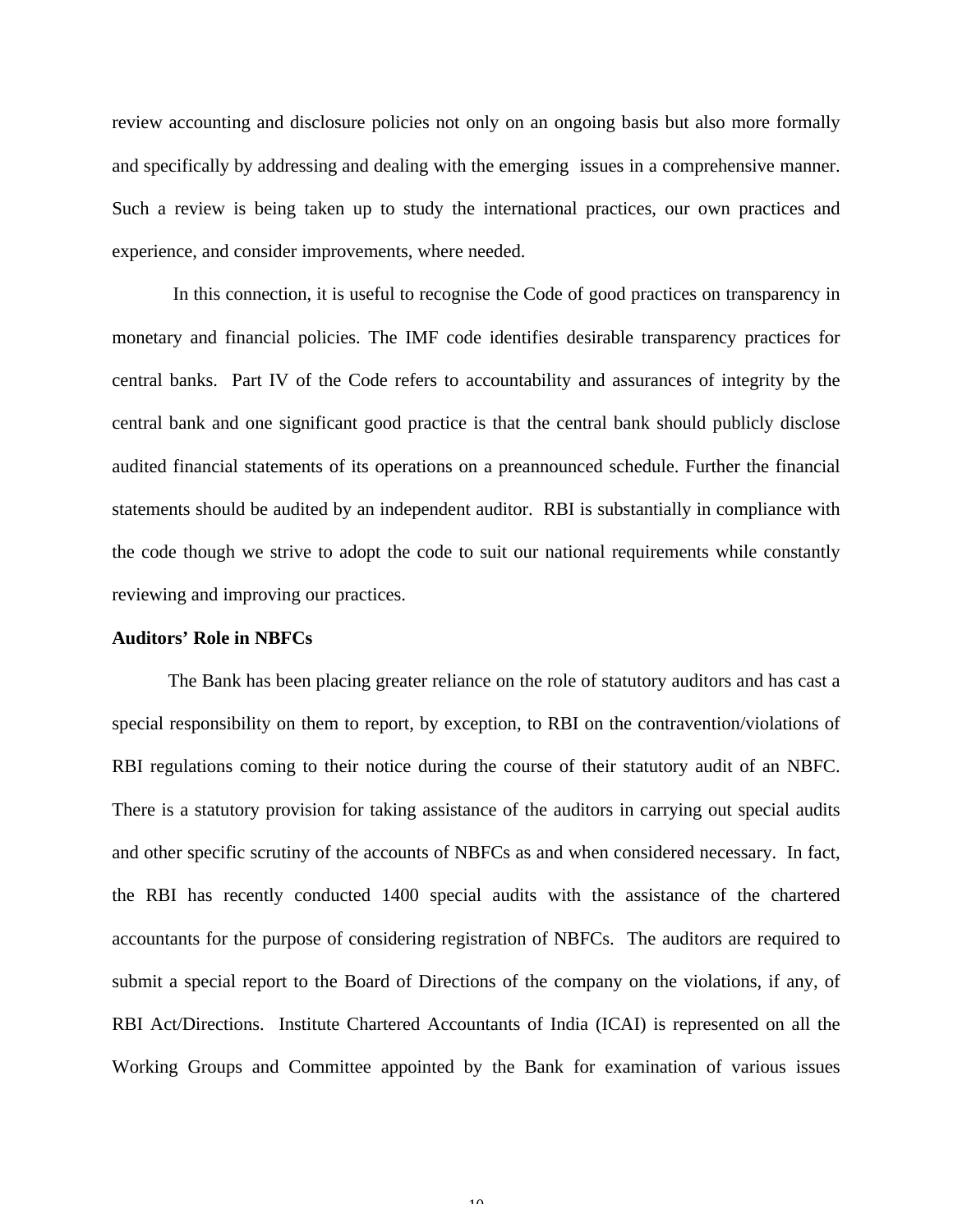pertaining to NBFC sector and in fact the views of ICAI are taken into consideration while framing regulations and devising supervisory framework for the NBFCs.

## **Auditors as Supervisory Resource in Banks**

In almost all countries, the role of statutory auditors has been seen as that of a watchdog. Traditionally, the statutory auditors are expected to ensure that the final accounts prepared by the banks are in the format laid down by the concerned supervisory authority and reflect 'true and fair' position of the institution.

Over the time, a few developed countries like U.K. have begun utilising the services of the auditors as the supervisory resource and the central banks abroad have started employing external auditors for investigating specific areas of supervisory concern as their agents. RBI had started utilising the services of external auditors immediately after the irregularities in securities transactions in some of the banks, financial institutions came to light during 1991-92.

The Working Group (January 1995) to review the system of on-site supervision over banks have recommended utilising the services of the external auditors as supplementary vehicles to the supervisors, keeping in view the limited time and resources available at the latter's disposal.

Apart from their statutory duty to certify the correctness of the final accounts, the statutory auditors of the banks are being requested to examine several items and report to the concerned bank's Top Management/RBI.

From the year 2000-01 the auditors are being requested to verify and comment upon the status of the compliance by the bank in regard to the implementation of various aspects relating to frauds and malpractices in banks and the internal control and inspection/audit system in banks.

11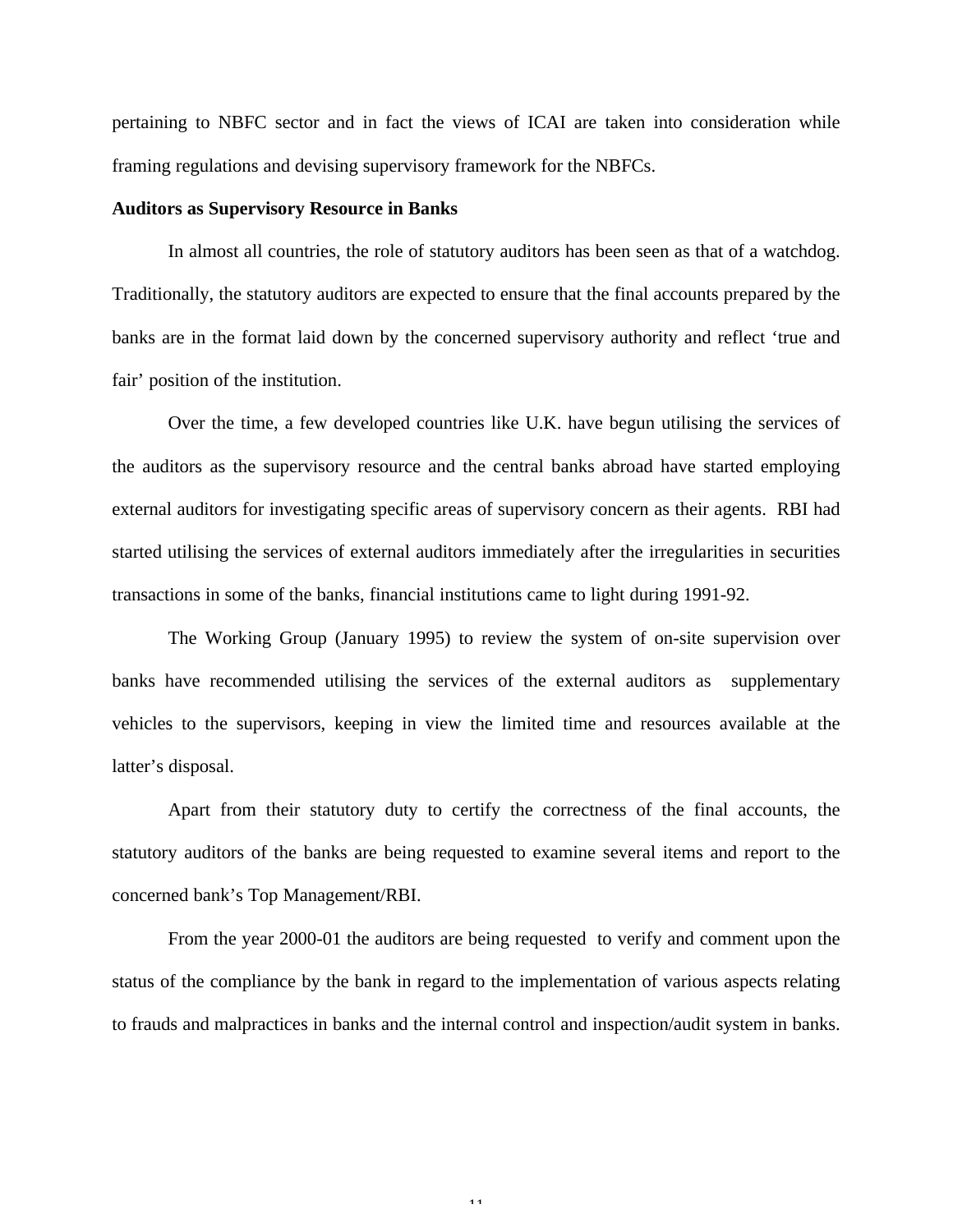Further they have also been advised to look into the bank's functioning in order to reduce transaction cost, inculcate greater use of information technology and better customer service.

The regulatory-resource role played by the auditors is likely to increase manifold, in the days to come as RBI is moving towards risk based supervision and consolidated supervision. Keeping this in view, the ICAI as well as auditor fraternity will shoulder more and more responsibilities to meet these challenges. But the relationship will have to be clearly defined keeping in view international practices and our requirements.

### **Relationship between Supervisor and Auditors**

The issue of relationship of supervisors with internal and external auditors has been flagged by the Basel Committee on Banking Supervision. They had in July 2000 circulated a Consultative Paper (available at www.bis.org). This is being considered by the Reserve Bank. The paper addresses the delicate balance between the supervisor, external auditor and internal auditor in order to optimise supervision. The central theme of this paper is that internal controls within banking organisations must be supplemented by an effective internal audit function that independently evaluates the control systems within the organisation. External auditors, on the other hand can provide an important feedback on the effectiveness of this process. Further, supervisors need to satisfy themselves that the weaknesses identified by the auditors are corrected. This calls for effective coordination between the supervisors, external auditor and internal auditor. The Consultative Paper raise four main issues for discussion. First, as regards definition of internal audit, whether advising or consulting function should be the basic or ancillary function of internal audit?

Second, what should be the stance on the whistleblowing function of internal auditors in the context of reporting issues for the internal audit function?

 $1<sub>2</sub>$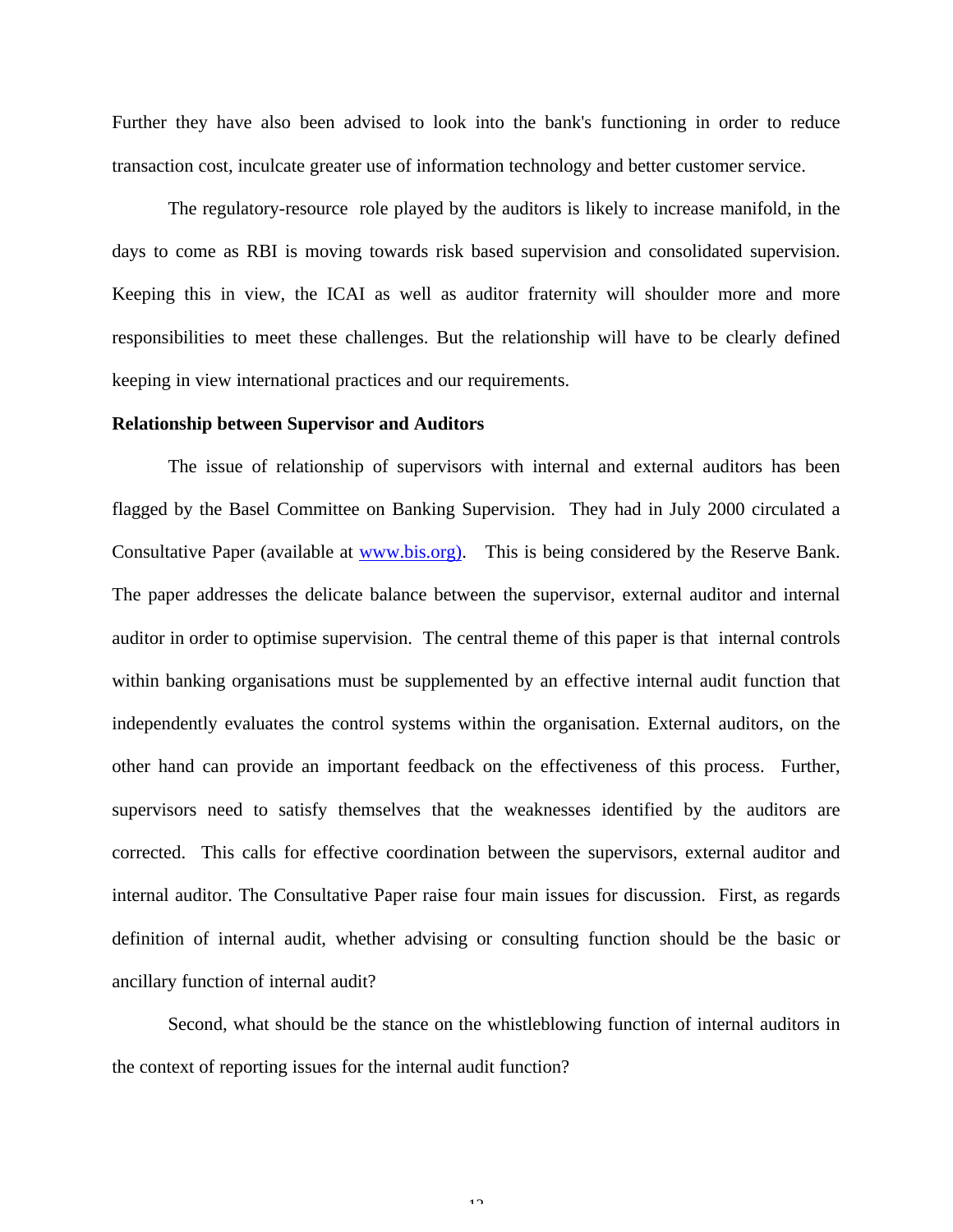Third, what are the pros and cons of outsourcing of internal audit?

Fourth, should the internal auditor be independent of the external auditing or can internal audit be performed by the external auditor?

The Basel Committee have asked for comments on this paper by November 30, 2000. We would request the gathering to share your thoughts and comments with RBI as this will help us refine our views on the subject, convey to BIS and apply the considerations in our relationship as supervisor, with the auditors.

# **Conclusion**

It should be very evident that in an increasingly interdependent world of financial flows prone to contagion, Government budgets, banks and central banks have ceased to be matters of domestic concern alone. This concern is equally valid for developed world and emerging economies like India.

In the past, we pursued a policy of fiscal activism which resulted in several unexpected consequences and one of them was what may be called a joint family approach to the balance sheets of Governments, RBI and commercial banks. In the joint family approach, there were overlaps, duplications and above all ill-defined interconnected transactions with inadequate transparency and lack of accountability.

Both global concerns and domestic experience make it essential to maintain the financial or accounting integrity and prudential interrelationships of respective balance sheets without ignoring the importance of consolidated approach to balance sheets in public sector. The reform measures in fiscal and financial sectors, among other things aim to achieve this.

The ongoing audit arrangements in the RBI also reflect this changed approach. The extensive use of external auditors in RBI's supervision of both banks and non-banks also reflects

 $12$